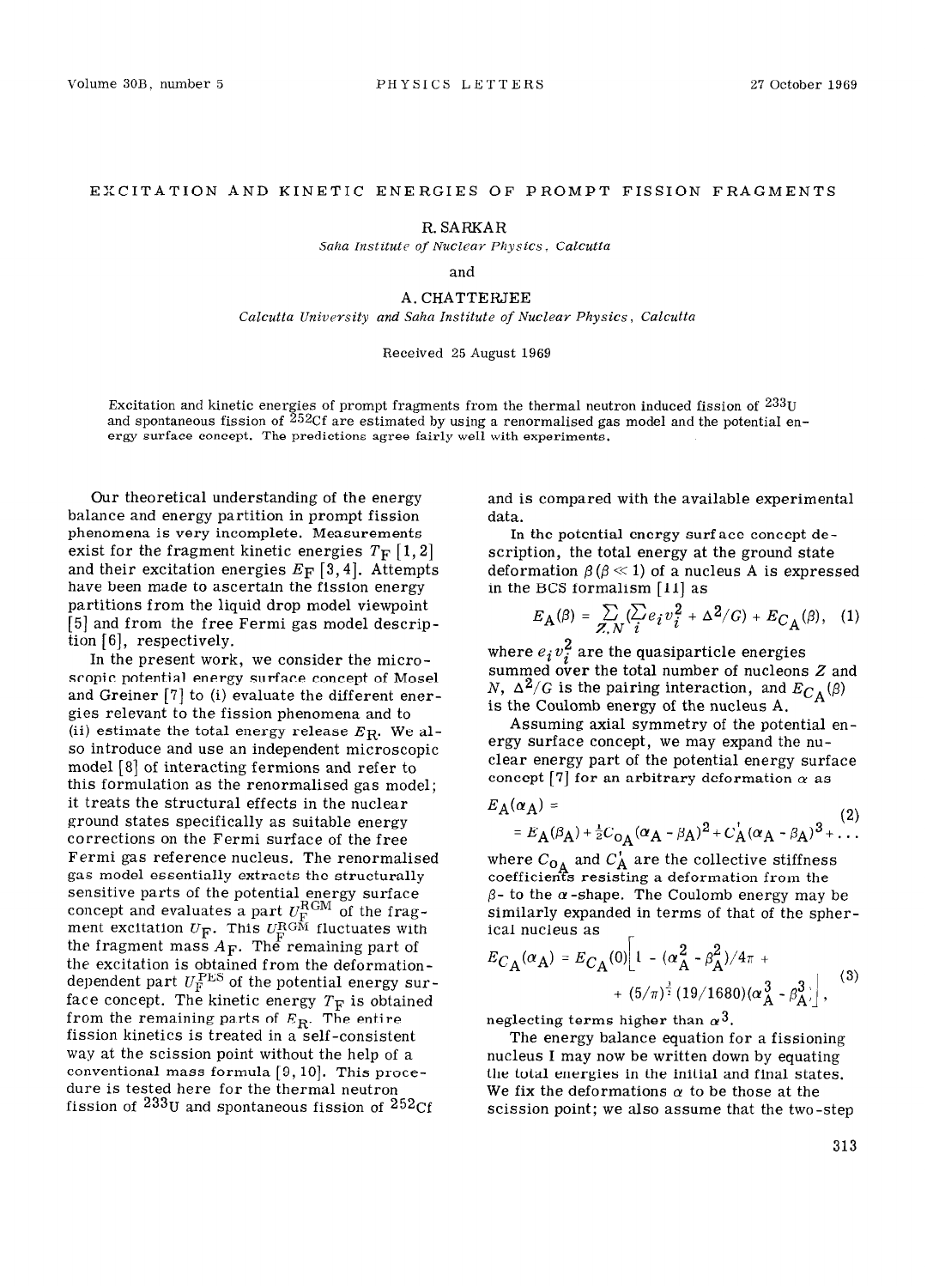expansion (up to  $\beta \approx 0.35$ ,  $\alpha - \beta \approx 0.35$ , i.e.,  $\alpha \approx 0.7$ ) is valid:

$$
E_{\mathbf{I}}(\alpha_{\mathbf{I}}) = \sum_{\mathbf{F} = \mathbf{L}, \mathbf{H}} \left\{ E_{\mathbf{F}}(\beta_{\mathbf{F}}) + \frac{1}{2} C_{\mathbf{O}_{\mathbf{F}}} (\alpha_{\mathbf{F}} - \beta_{\mathbf{F}})^2 + \right. \\
\left. + C_{\mathbf{F}} (\alpha_{\mathbf{F}} - \beta_{\mathbf{F}})^3 + E_{C_{\mathbf{F}}} (\alpha_{\mathbf{F}}) - E_{C_{\mathbf{F}}} (\beta_{\mathbf{F}}) \right\} +
$$

$$
+\frac{Z_{\rm L}Z_{\rm H}e^{2}}{\sum_{\rm F}R_{\rm O_{\rm F}}}\left[1-\left(\frac{5}{4\pi}\right)^{\frac{1}{2}}\frac{\sum_{\rm R_{\rm O_{\rm F}}}\alpha_{\rm F}}{\sum_{\rm F}R_{\rm O_{\rm F}}}\right]+\frac{(\rm 4)}{\sum_{\rm S}\left(\frac{5}{4\pi}\right)^{\frac{1}{2}}}\frac{\sum_{\rm R_{\rm O_{\rm F}}^2}\alpha_{\rm F}}{\left(\sum_{\rm F}R_{\rm O_{\rm F}}\right)^{2}}\right].
$$

The terms inside the curly brackets represent the energy balance of the fragment 'self energies' (nuclear and Coulomb parts) as functions of deformations; they appear from the energy changes of the fragments from the static stable  $\beta_F$ -shapes at infinite mutual separation to the scission point  $\alpha_F$ -shapes. The terms inside the square brackets have been discussed by Wilets [ 12); they originate from the mutual Coulomb repulsion of the fragments and may be abbreviated as

$$
E_{\rm r} = Z_{\rm L} Z_{\rm H} e^{2} / (R_{\rm O_{\rm L}} + R_{\rm O_{\rm H}}),
$$
 (5a) system with *n* extreme nucleons has a Fermi  
surface shifted relative to  $\epsilon_{\rm L}$ , due to the pres.

$$
E_{\mathbf{d}} =
$$

$$
=-(5/4\pi)^{\frac{1}{2}}Z_{\mathbf{L}}Z_{\mathbf{H}}e^{2(R_{\mathbf{O_{\mathbf{L}}}}\alpha_{\mathbf{L}}+R_{\mathbf{O_{\mathbf{H}}}}\alpha_{\mathbf{H}})/(R_{\mathbf{O_{\mathbf{L}}}}+R_{\mathbf{O_{\mathbf{H}}}})^{2},
$$
\n(5b)

$$
E_{\rm q} = \frac{3}{5}(5/4\pi)^{\frac{1}{2}} Z_{\rm L} Z_{\rm H} e^{2} (R_{\rm 0 L}^{2} \alpha_{\rm L} + R_{\rm 0 H}^{2}) / (R_{\rm 0 L} + R_{\rm 0 H})^{3}.
$$
\n(5c)

We note that *Er* is due to the mutual Coulomb repulsion ('recoil energy') measured from the centre of the deformed charge of the initial nucleus I,  $E_d$  originates from the finite separation between the centres of the fragment charges ('displacement energy') and *Eq* comes from the quadrupole interaction of one deformed charge with respect to the monopole centre of charge of the other ('quadrupole energy').

The total available energy (the energy release) in fission is then

$$
E_{\mathbf{R}} = E_{\mathbf{I}}(\alpha_{\mathbf{I}}) - \sum_{\mathbf{F}} E_{\mathbf{F}}(\beta_{\mathbf{F}})
$$
(6)

which is partitioned into the total excitation energy  $U = \sum_{\mathbf{F}} U_{\mathbf{F}}$  and the total kinetic energy  $T = \sum_{\mathbf{F}} T_{\mathbf{F}}$ . Our problem now is to estimate

these partitions into different conjugate pairs and to distribute them in the fragments them-

selves. We divide the excitation energy in two parts  $U^{TES}$  and  $U^{NOM}$  for convenience. The static part  $U^{\rm NGM}$  is evaluated from the renor malised gas model. A system, conservative in energy and in the total number of particles, going from an initial state I to a final state F in a positive Q-reaction, releases  $U^{\rm RGM}$  amount of energy. It appears from the static structural part; if the static corrections are  $\partial \epsilon_{\rm F}$  and  $\partial \epsilon_{\rm F}$ the structural parts  $U^{\text{NGB}} = \mathcal{L}$   $\partial \epsilon_{\text{F}}$  -  $\partial \epsilon_{\text{I}}$  and  $= \partial \epsilon_{\mathbf{F}} - \frac{1}{2}\partial \epsilon_{\mathbf{I}}$  appear as a part of the exci tation energy. The part  $U^{\text{PED}}$  comes from the change of the deformation-dependent parts of the potential energy surface concept alone in eq. (4), i.e.,

$$
U_{\mathbf{F}}^{\text{PES}} = \frac{1}{2} C_{\mathbf{O}_{\mathbf{F}}} (\alpha_{\mathbf{F}} - \beta_{\mathbf{F}})^2 + C_{\mathbf{F}} (\alpha_{\mathbf{F}} - \beta_{\mathbf{F}})^3 +
$$
  
+  $\Delta E_{\mathbf{C}_{\mathbf{F}}} + E_{q_{\mathbf{F}}},$  (7)

where  $\Delta E_{C_{\rm T}}$  is the Coulomb energy difference in the  $\alpha$ - and  $\beta$ -shapes

In our renormalised gas model picture, a one-fermion spherical system of  $\nu$  particles has a free gas Fermi surface  $\epsilon_{0\nu}$ . If the system obeys a shell structure, the closed shell system has a Fermi surface at  $\epsilon'_{0\nu}$ . The unfilled shell surface shifted relative to  $\epsilon_{0\nu}$  due to the pres-



Fig. 1. Schematic diagram of the renormalised gas model and the deformation-dependent part of the potential energy surface concept. of a nucleus A. shown in a three-dimensional representation. See text for the descriptions of the models. The renormalised gas model ground state at a deformation  $\beta$  coincides with  $E_A(\beta) - E_A(0)$  of the potential energy surface concept. In the renormalised gas model all energies are measured from the free Fermi gas surface  $\epsilon_0$ . The interaction corrections are shown as energy shifts  $f$ ,  $\Delta^2/G$ . and  $E_\beta$ . The ground state of a nearby doubly magic

nucleus is at  $\epsilon_0$  below  $\epsilon_0$  by the magnitude of -f.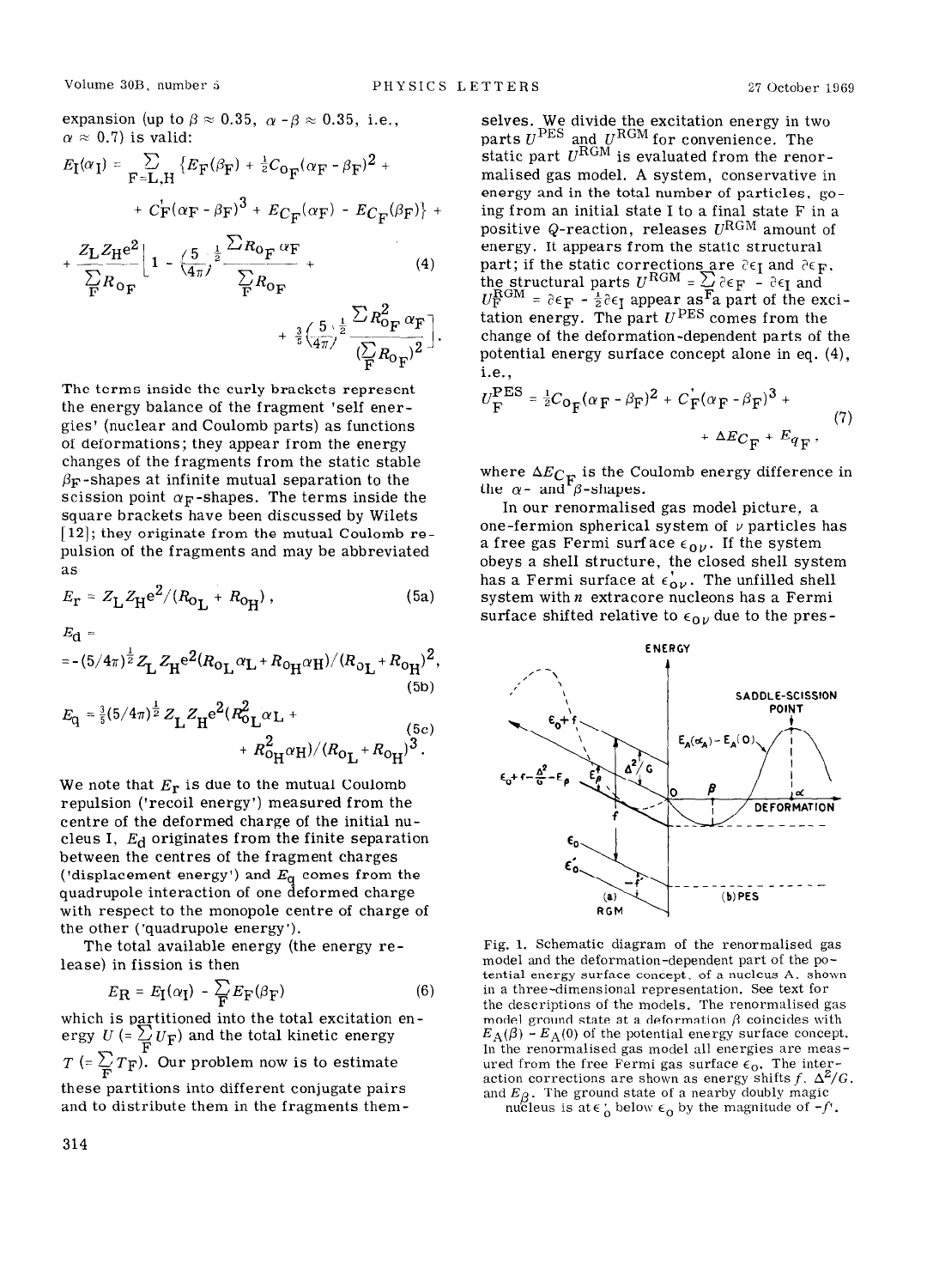ence of long range parts of the residual nuclear interactions and the coherent collective short range interactions. These residual interactions  $-E\beta_n$  on  $\epsilon_{0\nu}$ . An even system is additionall bound by  $\sim \Delta_{\bm n}$  relative to its nearest odd neighbours. The free Fermi system is thus converted into an interacting gas Fermi system through the normalisation

$$
\partial \epsilon_{n} = f_{n} - \Delta_{n}^{2}/G_{\nu} - E_{\beta_{n}}.
$$
 (8)

These corrections, assuming sufficient adiabaticity between single particle and collective molions, may be estimated from the Rosenzweig

**AF - \*F - 90 I!0 130 150 170 I**  $\frac{1}{250}$ 240 240 230 230 220 220  $210$  $210$ 200 200 190 190 180 180  $70$  $T = T_1 + T_H$  range  $T^{170}$ **-1 2OtMEV 20-1**  160 k------ 140 150 160 170  $160 -$ -150  $15$ 50 140-  $A_H =$ **A SCHMITT ETAL**   $140$  $\frac{1}{120}$  $\overline{130}$  $\frac{1}{140}$  $150$  $160$  $\,<$ **X BENNETT 8 STEIN**  130  $A_H$ **ZOMMER ETAL**  $\begin{bmatrix} 40 \\ 40 \end{bmatrix}$ 40 40 40- OPRESENT WORK  $^{252}$ Cf  $\cdot$  $\overline{\sigma}$  PRESENT WORK 'APALIN ET AL **0 WING-VARLEY**  <sup>234</sup>U . **SENCENKO ETAL DYACHENKO ET AL**  $\bullet$  o<sup>mult</sup> 30- **J** 30  $\rightarrow$  **J** 30  $\rightarrow$  **J** 30  $\rightarrow$  **J** 30  $\ddagger$ t : **MEV \_**  MEV **20-**   $20$ **20**  20 **t**   $MEV$ **0 -** MEV ′Ժ 10-  $\overline{O}$ ю **<sup>0</sup>**.  $\circ$ , **0** 10 **10** o,  $\left(\begin{array}{c} \downarrow \downarrow \downarrow \downarrow \downarrow \downarrow \end{array}\right)$  $y = E_q$  $E_y = E_0$ o  $\circ$ o o  $\Delta E_C$  $\Delta E_C$ ٠ıc ٠l٥  $-10$  $-IQ$ **1 l-,** Ed' **(a)**   $(b)$  $\boldsymbol{\epsilon}_{\text{d}}$ -20 <sup>-20</sup> -20 <sup>-20</sup>  $-20$ ा<br>90 ┲  $60$ лòо 70  $80$ 90  $\overline{10}$  $130$  $150$  $120$  $140$  $160$ 

Fig. 2. The energies in the fission processes of a) the thermal neutron induced fission of  $233y$  and b) the processes of a) the thermal neutron induced fission of  $233y$  and b) the processes of a) the thermal neutron ind ous fission of  $^{252}Cf$ . in the fission processes of a) the thermal neutron induced fission of  $^{233}$ U and b) the spontane-See text for the origin of various energy terms. Note that the total energy release  $E_{\mathrm{R}_\perp}$  the fragment excitation  $U_F$ , the total excitation  $U = U_L + U_H$  in the inserts at left, and the total kinetic energy T agree with observations fairly satisfactorily in both cases.

introduce energy corrections  $f_n$ ,  $-\Delta_n^2/G_y$  and *zymuthers in the general systems d<sub>i</sub>* to the combinatorial model  $[13]$  and the BCS formalism [ll]. A small correction is introduced by altering the BCS shell boundaries through an adjustment of the free Fermi gas spacing  $d<sub>v</sub>$  to the normalised gas spacing  $d'_v$  (=  $d_v \cdot \epsilon_{0v}/(f_h + \epsilon_{0v})$ due to the single particle correction  $f_n$ .

In the nuclear system with  $n$  and  $p$  extracore neutrons and protons, all structural corrections f.  $-\Delta^2/G$  and  $-E_R$  over the free nuclear Ferm surface  $\epsilon_{\mathbf{o}}$  are additive

$$
\hat{c}\epsilon_{\mathbf{A}} = \hat{c}\epsilon_{n} + \hat{c}\epsilon_{p}.
$$
 (9)

Fig. 1 gives a schematic description of the